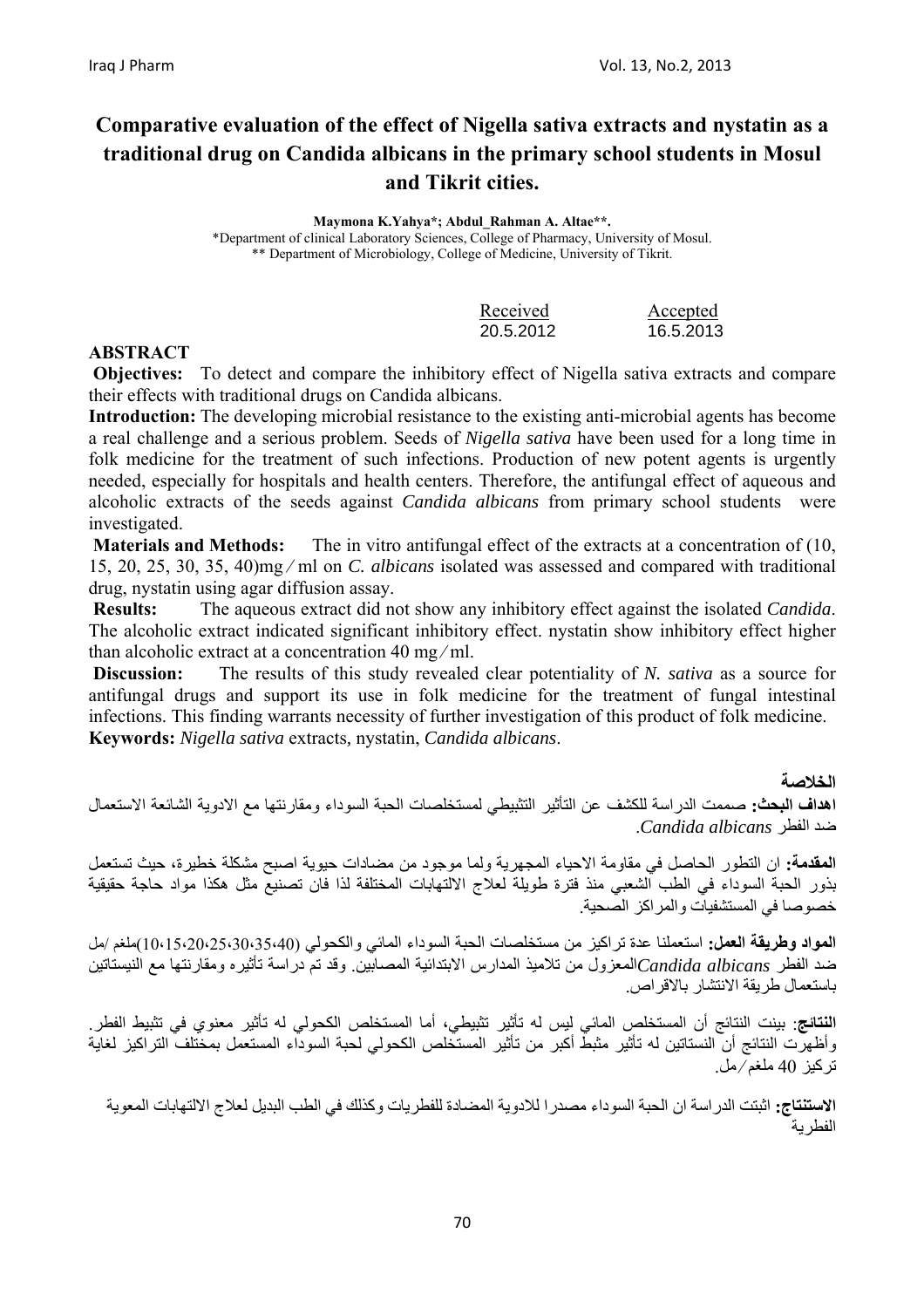The developing microbial resistance to the existing anti-microbial agents has become a real challenge and a serious problem<sup>1</sup>. existing anti-microbial agents has become a real challenge and a serious problem<sup>1</sup>. *Nigella sativa (N.sativa)* is an annual flowering plant, native to southwest Asia. Among the promising medicinal plants, *N. sativa*, a dicotyledonous of the Ranunculaceae family, is an amazing herb with a rich historical and religious back ground 2,3,4. *Nigella sativa* is found in southern Europe, northern Africa and Asia minor. The use of plants as medicines dates from the earliest years of mans evolution. Medicinal plants serve as therapeutic alternatives, safer choices, or in some cases, as the only effective treatment<sup>3</sup>.

In Islam, it is regarded as one of the greatest forms of healing medicine available. Its most famous for the saying of the holy prophet Muhammad (peace be upon him) "Hold on to use of the black seed, for it has a remedy for every illness except death". The word "hold on to" indicate a long term use<sup>5</sup>.

Nigella is known as kalonji (Hindi), habbat Al-barakah or habbat Al-Sauda (Arabic), kalvanji (urdu), siyah daneh (Persian). In English language or in the west, it is called fennel flower or sometimes just referred to as *Nigella* or black seed or black cumin or black caraway<sup>2,6,7</sup>. Seeds of *N. sativa* are frequently used in folk medicine in the Middle East and some Asian countries for the promotion of good health and treatment of many ailments<sup>4</sup>. Recently, many biological activities of *N. sativa* extracts have been reported, including antifungal, antibacterial, antiparasitic, and antiviral<sup>8</sup>. It has been reported that *N. sativa* seeds or its extracts have anti-inflammatory<sup>9</sup> and antimicrobial property<sup>1</sup>.

In most healthy people, *Candida albicans* was a harmless micro flora but, in immunocompromised patients, develops into an opportunistic pathogen that can cause life threatening disseminated infection<sup>10</sup>. Overgrowth of *Candida albicans* in the intestines is responsible for a yeast syndrome that results in symptoms such as fatigue, diarrhea, constipation, rectal itching, inflammatory bowel disease (IBD), food sensitivity, headache, mood swings, sinus congestion, depression, poor memory and concentration, and cravings for sweets.

Typical antifungal drugs that used in some cases of *Candida* infection such as nystatin, and azoles derivatives as Fluconazole and

Ketoconazole. nystatin is first choice and the most important antifungal that used to treat gastrointestinal tract infected with *Candida albicans*, because it is not absorbed throughout the GIT and so typical effect will occur, but the development of resistance and the presence of adverse effects of these drugs are an emerging trend that may threaten their effectiveness $^{11}$ .

## **Materials and Methods :**

## *Nigella sativa: (* **Seed Viability Test ):**

The seeds were purchased from a local herb shop in Iraq. There were identified, cleaned to remove any debris, air dried and cultured in a petridishe having wet clean filter paper or gauze and incubated at (25±1)◦C in dark growth chamber for few days. The filter paper were always kept wet by adding enough water to moisten the paper but pour out any extra water and then calculated the percentage of growth  $\frac{9}{12}$ .

## **Preparation and Sterilization of Black Seed Extracts ( Aqueous Extracts ):**

Aqueous extracts of *Nigella sativa* can be prepared depending on Riose route by dissolving 40 g of seeds (after cleaning it from debris) in 160 ml of sterile distill water in ratio 1:4 (wt:vol) by using electrical blender inside cool place to prevent losing of volatile oil, for about 1 hour then leaves at 4℃ for 24 hour (in refrigerator). The extract were filtered by using many layers of gauze and centrifuged at 3000 rpm for 5 min then filtered by wattman filter paper No.1. The extract were dried by using lyophilizor that dried by cooling under low vacuum<sup>13</sup>. The dried extract were stored at 4°c until using.

Aqueous extracts can be sterile by using Membrane Filter 0.45u, that is make by dissolving 1 g of dried aqueous extract in 5 ml of sterile distil water, so we have 200 mg / ml extract concentrations as crude concentration, this extracts will be sterilized by filtering through Membrane Filter 0.45u (GEMA MEDICAL S.L. .Spain)to prevent passage of microbe through it and make this concentration as a crude, from it we can prepare other concentrations which using in research

## **Alcoholic Extracts:**

*Nigella sativa* alcoholic extract can be prepared depending on Grand route by crushing 20 g of the seeds(after cleaning it from debris) and dissolving it in 200 ml of 95% ethanol as in ratio  $1:10 \text{ (w.v)}$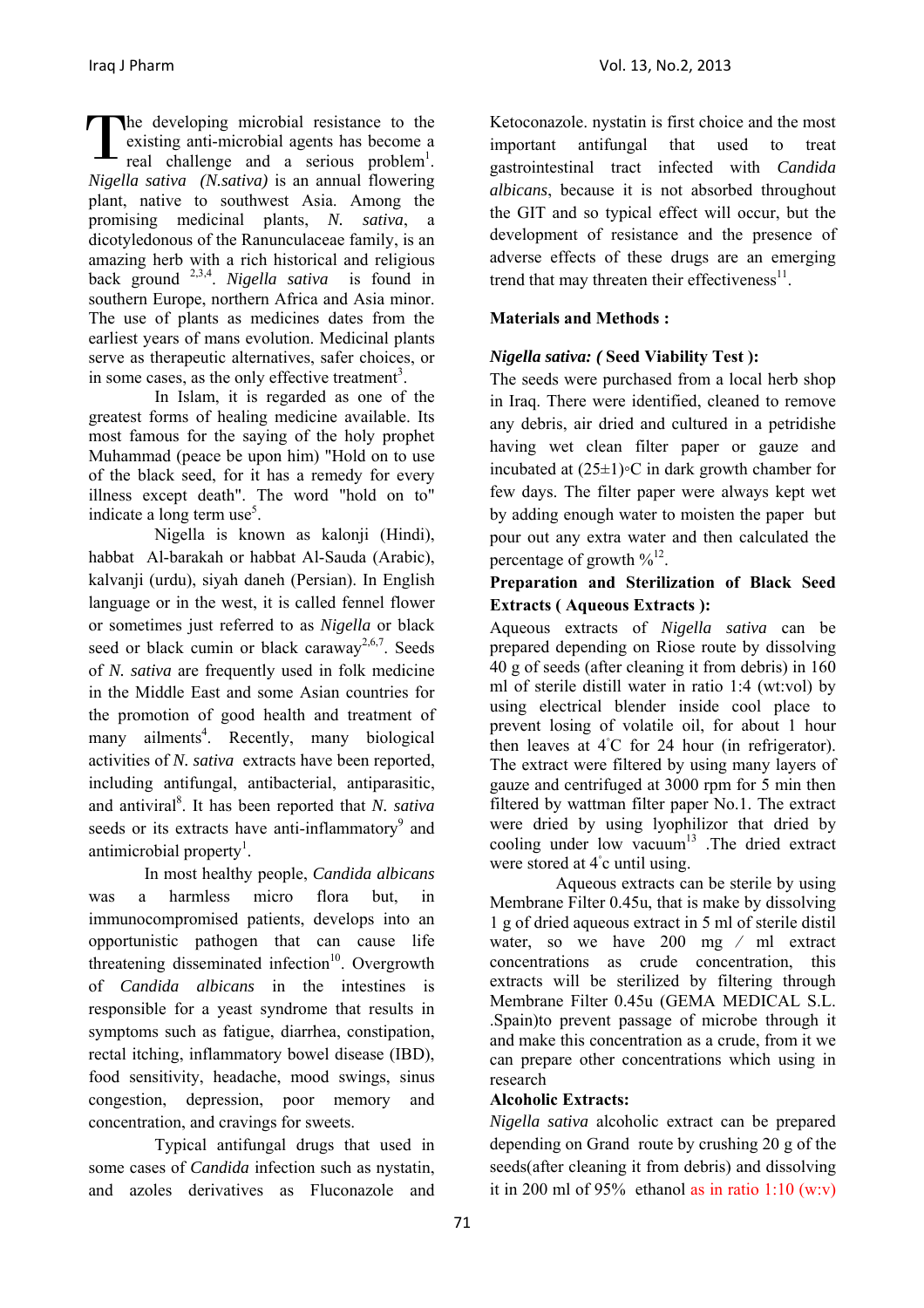inside a cool place inside by using blender for about 1 hour ,then put the mixture in refrigerator at 4◦ c for 24 hour .The extract were filtered using many layers of gauze then centrifuged at 3000 rpm for 5 min and the filtrate were filtered through wattman filter paper no.1. The alcoholic filtrate was evaporated using rotary vacuum evaporator (Rota vapor R11:BUCHI)that evaporate the solvent under low vacuum and under 40℃ temp to prevent losing the volatile oil which is the main active ingredients present. The filtrate will be further dried by using lyophilizor which dry the filtrate by cooling under low pressure<sup>14</sup>. The alcoholic extract were kept in refrigerator at 4◦ C until further testing .

For making inhibitory experiments, we should make sterilization for extracts and preparing different concentrations by using crude concentration and that is occur by weight 1 g of dried alcoholic extract and dissolve it in 5 ml of dissolvent like DEE(Diethyl Ether). then sterile the mixture by pasteurization method (heating in the water bath) under 62◦ C for 10 min.. So we prepare 200 mg ⁄ ml as a crude concentration which using for preparing other concentrations.

## **Preparation of Different** *N. sativa* **Extracts Concentration:**

Different concentrations of *N. sativa* (aqueous and alcohol) extracts were prepared starting from (10, 15, 20, 25, 30, 35, 40) mg ⁄ml in sterile distil water and Diethyl ether as a diluents respectively. Whatman filter paper No. 1 was used to prepare discs by cutting the paper in a diameter equal to 6 mm. The discs were then sterilized by autoclaving at 121◦ C for 15 min in tightly closed container having 10 discs. Adding 0.1 ml of different concentrations were prepared to each container and were dried in the bio safety cabinet for 15 minute. Negative control disc were prepared using DEE and DW. Positive control disc were prepared using nystatin drug<sup>15</sup>.

## **Preparation of Antifungal (nystatin) Discs:**

Depending on B.V.T.C.1979(Bacteriology Virology Tissue Culture ), we prepare wattman no.1 filter paper discs containing 100 I.U. of nystatin (samara) on each disc, which is equal to  $0.06$  mg/disc (each 1 mg equal to 1666 I.U.). 100 IU of nystatin ⁄ disc is the international

concentration that used in *C. albicans* sensitivity test against nystatin .By taking 1 tablet of nystatin that contain 500,000 I.U.and dissolve in 100 ml of DW to prepare 5000 I.U./disc of nystatin suspension ,then add 50 of sterile whatmann filter paper discs about 6 mm in diameter to 1 ml of the suspension, so nystatin disc on conc. of 100 I.U. ⁄ disc were prepared which is the desired conc. All the experiment should occur in sterile condition<sup>16</sup>.

## **Collection of samples:**

Stool samples were collected from students of primary schools: (Al-Arqam primary school for boys, Al-hady primary school for girls, and Al-Arpachia primary school for boys and girls) of about 6-12 years old. Stools were taken from students in a clean water-proof with a tight fitting container 10 ml saline as a transport medium<sup>17</sup>. The containers were labeled with patient's full name, age, sex and time of collection. Samples were examined in the laboratory within 24 hrs of collection. Each samples was transported at 37◦ C and examined directly under the microscope for yeast cell. By taking about 1 gm of the stool of each samples and cultured on nutrient broth and on sterile petridish containing Sabouraud dextrose agar (SDA) (having chloramphenicol and gentamicin as antibiotic to prevent contamination). *C. albicans* appears as large, round, white or cream colonies on agar plate . Further tests can be done for identifying *C. albicans* such as gram stain, germ tube (GT ) formation in animal or human serum<sup>18</sup> and growth in corn meal agar (CMA) that form chlamydospore and pseudomycelium $19,20$ .

## **Inhibitory Effect of Aqueous Extract of** *Nigella sativa* **on** *Candida albicans:*

To detect the inhibitory effect of aqueous extract of *N. sativa* on *C. albicans* using disc diffusion method by preparing different concentration of about 10, 15, 20, 25, 30, 35, 40 mg ⁄ ml from the crude concentration after sterilization using sterile distiled water as a diluents<sup>6,7</sup>.

Inoculums were prepared using nutrient broth with 3-5 colonies of *C. albicans* from SDA. The inoculums were incubated at 37°C for 24 hours to get a suspension of about  $415\times10^5$  cell ⁄ml by using a chamber. SDA were cultured with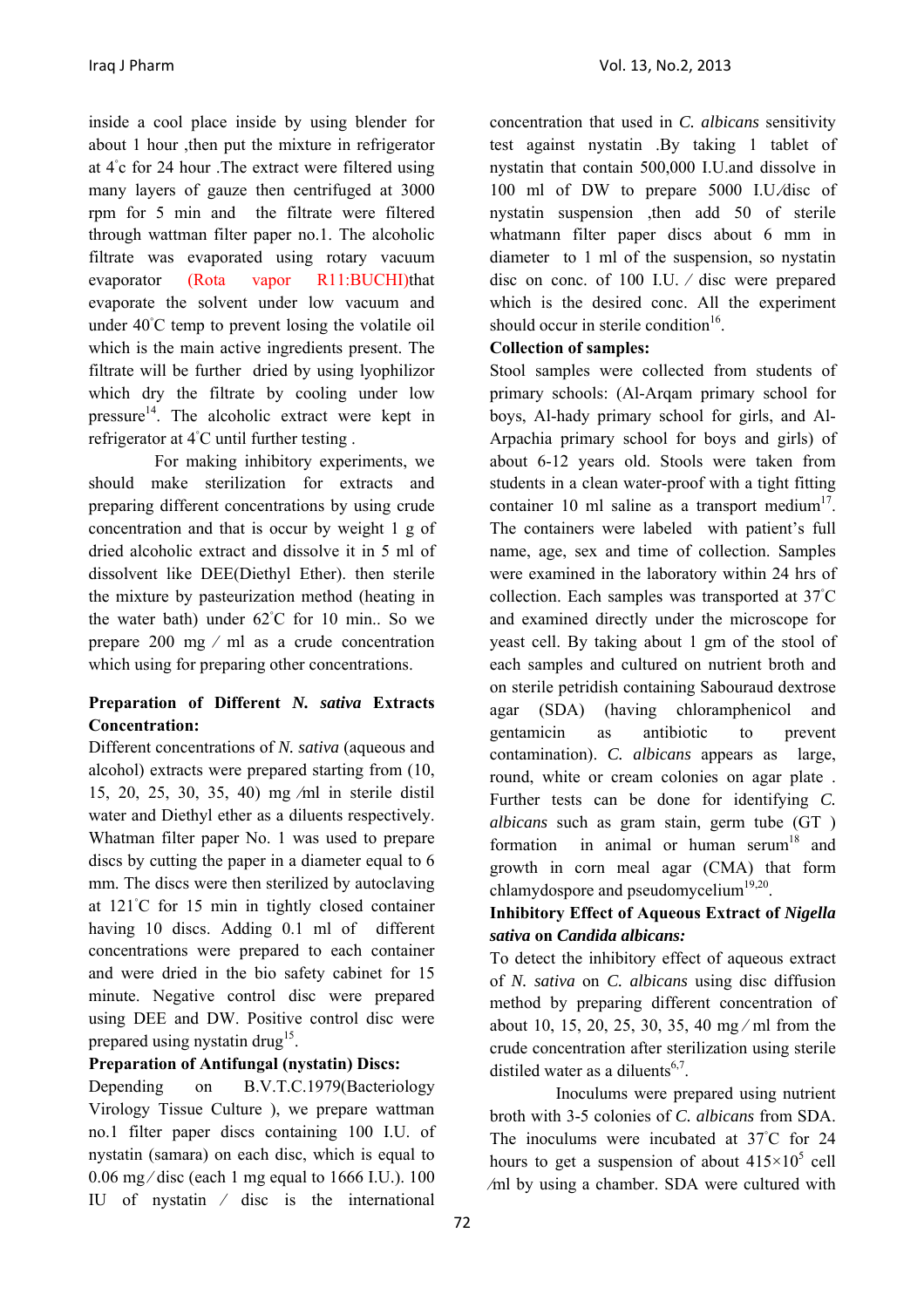Iraq J Pharm Vol. 13, No.2, 2013

an inoculums of *C. albicans* using sterile cotton swabs that diffuse 0.1 ml of the *C. albicans* suspension on the surface of the agar. Whatmann no. 1 paper discs impregnated with different N.sativa aqueous extract conc. were carefully placed on the seeded plate and adding a negative control (disc impregnated in sterile D. W. only )in three repeated petridishs. The plates were incubated at 37±1◦ C and examined for zones of inhibition after 24 hours<sup>21</sup>.

## **Inhibitory Effect of Alcoholic Extract of**  *Nigella sativa* **on** *Candida albicans:*

To detect the inhibitory effect of alcoholic extract of *N. sativa* on *C. albicans* using disc diffusion method by preparing different concentration of about (10, 15, 20, 25, 30, 35, 40) mg ⁄ ml from the crude conc. after sterilization (using DEE as a diluents ) by dipping 10 sterile filter paper discs in 0.1 ml of each conc. of the extract<sup>6,7</sup>.

Inoculums were prepared using nutrient broth with 3-5 colonies of *C. albicans* from SDA. The inoculums were incubated at 37°C for 24 hours to get a suspension of about  $415\times10^5$  cell ⁄ml by using a chamber. SDA were cultured with an inoculums of *C. albicans* using sterile cotton swabs that diffuse 0.1 ml of the *C. albicans* suspension on the surface of the agar. Whatmann no. 1 paper discs impregnated with different *N. sativa* Alcoholic extract conc. were carefully

placed on the seeded plate and adding a negative control (discs impregnated in sterile D. W. and DEE )in three repeated petridishes. The plates were incubated at 37±1◦ C and examined for zones of inhibition after 24 hours<sup>2</sup>.

## **Results:**

## **Seed Viability Test:**

*Nigella sativa* seed were purchased from a local herb shop in Iraq. Three samples were taken with different viability 67%, 93%, and 95%, depending on the source of purchasing and storage environment. The favourable one is the highest viability test

#### **Extraction and Sterilization of** *Nigella sativa***:**

*N. sativa* alcoholic extract was in liquid form due to the presence of large amount of oil in the extract and appeared brown in colour. While aqueous extract of *N. sativa* was in gelatinous form, dark brown in colour, After lyophilization, it was not converted to powder form due to the presence of oil in the extract that aid to make the extract in high viscous gelatinous form.

**Isolation and Identification of** *Candida albican: Candida albicans* isolated from 252 stool samples which appear as yeast cell that is small round form as present in Figure (1, 2,3).

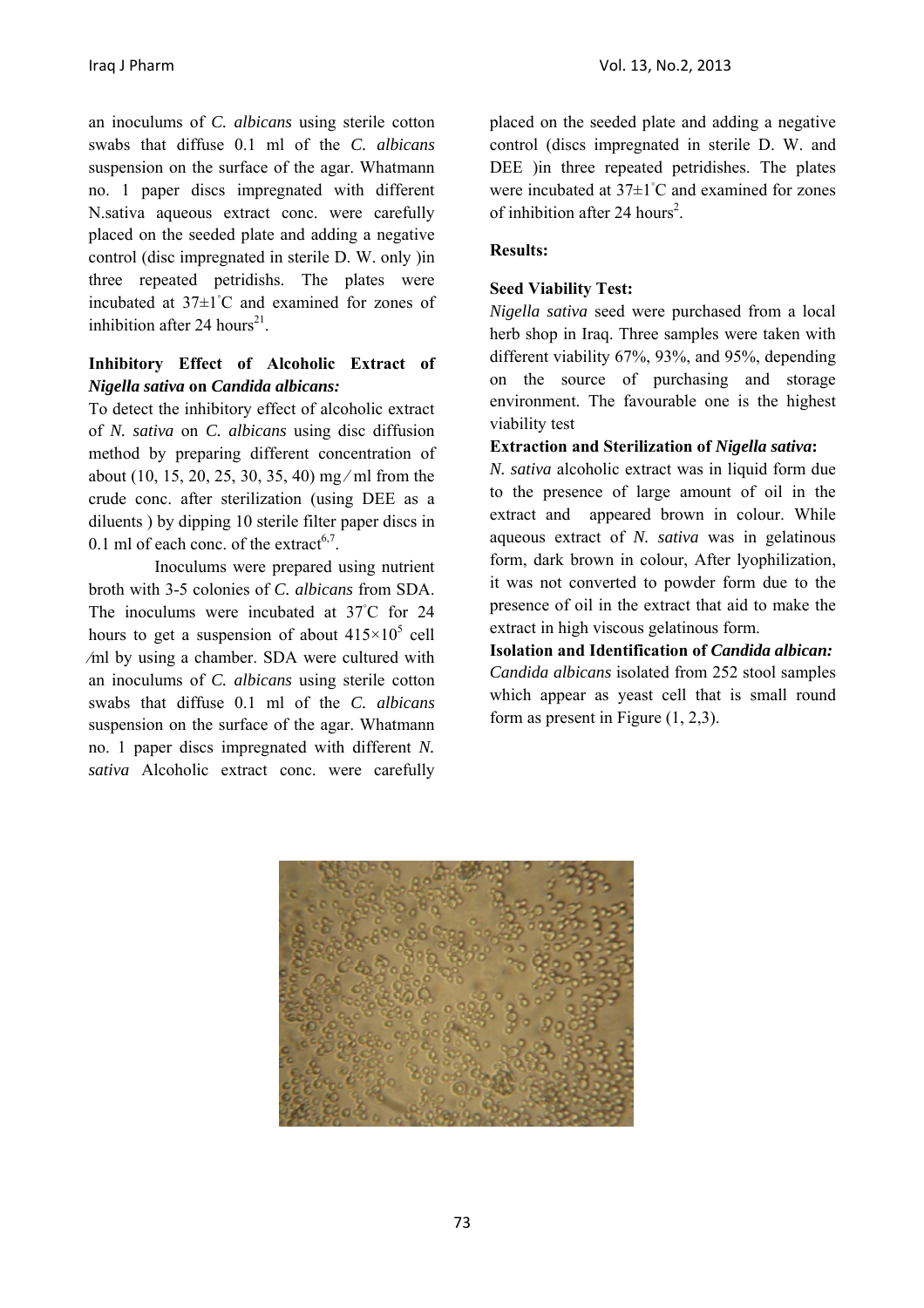Figure (1) *Candida albicans* in a characteristic yeast cell with budding appeared on nutrient broth (40X).



Figure (2): *Candida albicans* germ tube on serum at  $37$ °C for 2 hours(40X).



Figure (3): *Candida albicans* chlamydospore on CMA at 27◦C for 48 hours(40X).

## Efficacy of N. sativa Extract on isolated C. *albicans:*

There were no effect of aqueous extract of N. sativa on *C*. albicans isolate, while the inhibition zone was 9 when  $10 \text{ mg }$  /ml concentration of N. sativa alcoholic extract was used and the inhibition zone was  $17.3$  when  $40$  mg /ml concentration of *N. sativa* alcoholic extract used. This means the increase in the concentration of alcoholic extract lead to further increase in inhibition zone as in Table  $(1)$  and Figure  $(4)$ . l<br>l<br>n<br>n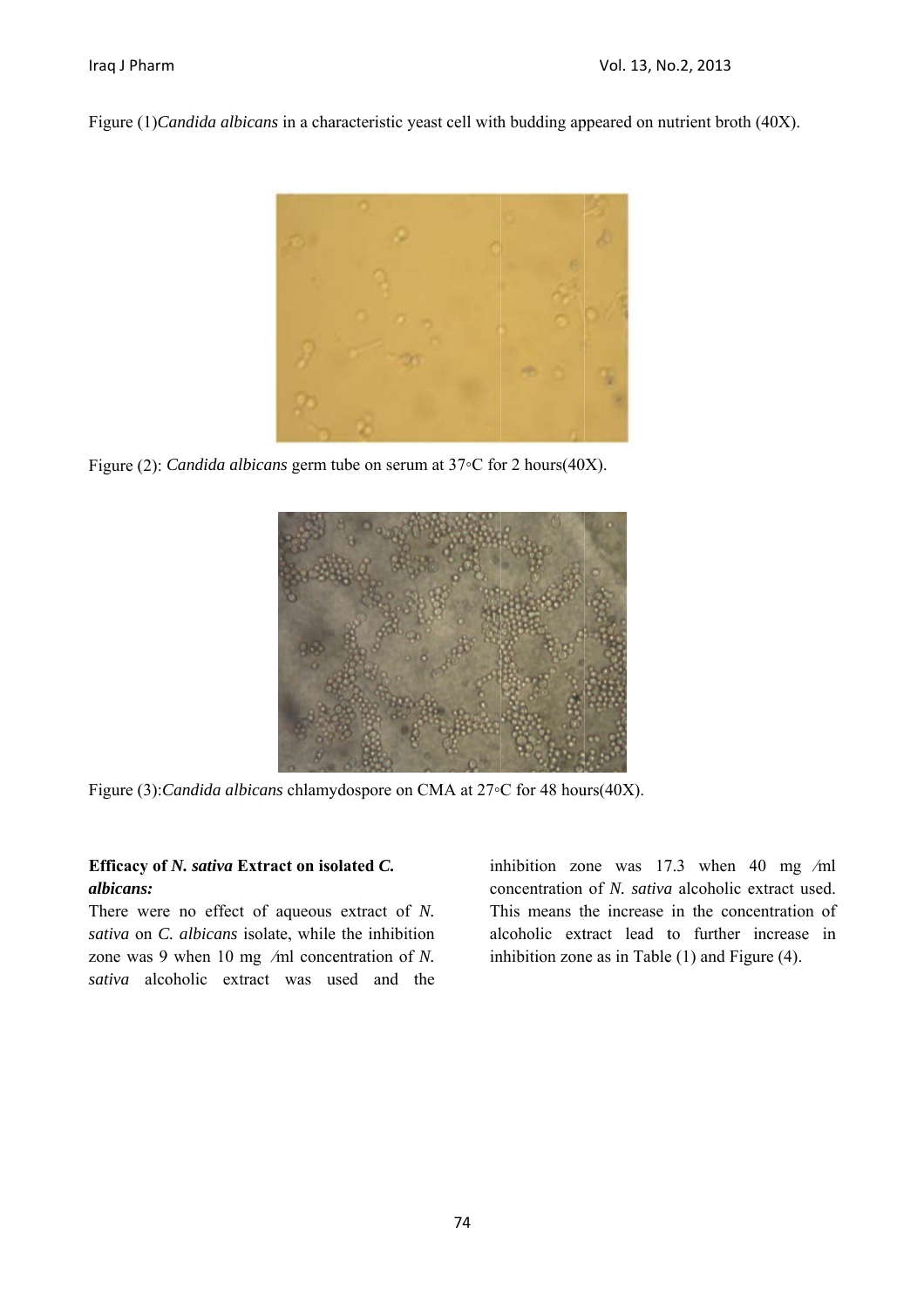| Table (1): The effect of alcoholic extract of <i>Nigella sativa</i> and nystatin on <i>Candida albicans</i> isolated from |  |  |  |  |  |  |
|---------------------------------------------------------------------------------------------------------------------------|--|--|--|--|--|--|
| stool sample.                                                                                                             |  |  |  |  |  |  |

|          | Type of material<br>used        | Conc. of the<br>extract (mg/ml)     | Average diameter of<br>the inhibition zone<br>(mm) |
|----------|---------------------------------|-------------------------------------|----------------------------------------------------|
|          |                                 | 10                                  | 9                                                  |
|          | Alcohol extract of $N$ . sativa | 15                                  | 9.8                                                |
|          |                                 | 20                                  | 13.1                                               |
|          |                                 | 25                                  | 13.7                                               |
|          |                                 | 30                                  | 14.3                                               |
|          |                                 | 35                                  | 15.3                                               |
|          |                                 | 40                                  | 17.3                                               |
| Nystatin |                                 | 100 IU<br>(i.e. $0.06$ mg/<br>disc) | 17.7                                               |



Figure (4): Comparison between the effect of alcoholic extract of *Nigella sativa* and nystatin on *Candida albicans* isolated from stool sample.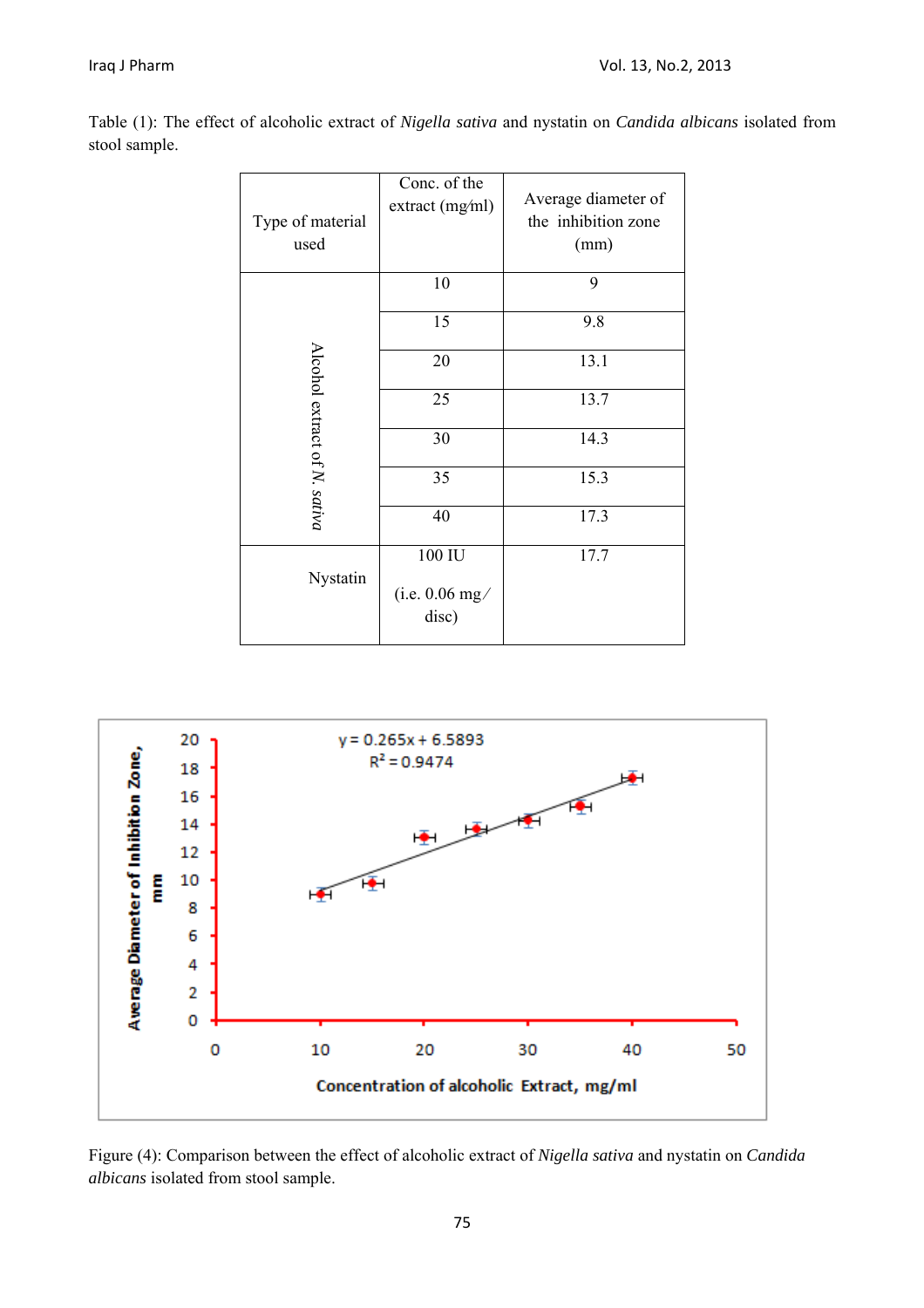

Figure (5):(a) the effect of alcoholic extract of *Nigella sativa* on *Candida albicans* isolated from stool sample.(b) comparism between the effect of nystatin and negative control(distill water and diethyl ether) on Candida albicans isolated from stool sample.

#### **Comparison Between** *N. sativa* **Extracts and nystatin on n** *C. albicans s*

The inhibition zone of nystatin disc was more than that of alcoholic extract of *N. sativa* in concentrations used of about  $(10, 15, 20, 25, 30,$ 35, 40 mg/ml). The diameter of inhibition zone of discs treated with nystatin was 17.7 mm when treated with 100 IU (i.e.  $0.06$  mg/disc), while the diameter of inhibition zone of discs treated with N. sativa alcoholic extract was 9mm when treated with 10 mg  $/ml$  and increased to reach 17.3 mm when treated with 40 mg/ml show figure  $(5$  a and b).

#### **Discussion: :**

In the present study, Nigella sativa alcoholic extract was in liquid form due to the presence of large amount of oil in the extract and it appears brown in colour. The method of extraction in this work was depended on Grand route (22) which was modified from Verpoorte et al.<sup>22</sup>.

Nigella sativa aqueous extract was in high viscous gelatinous form. The method of extraction in this work k was condu cted to the p procedure of El Wakil H.S.<sup>23</sup>, Al-Heali F.M, and Rahemo  $Z^{24}$  and Tonkal  $A.M.D.<sup>9</sup>$ .

C. albicans samples were isolated from the stool of primary school students in a disposable clean dried container. *C. albicans* had been identified by several testing e.g. gram staining of the colonies showed large gram positive organisms suspected to be yeasts cells, formation of germ tube in animal or human serum<sup>25</sup> and chlamydospore and pseudomycelium in corn meal agar $^{26}$ . ol on<br>ad m<br>ls, an<br>ch ct

concentration of *Nigella sativa* of different extract has been measured. The effect of N. sativa aqueous and alcoholic extract on *C. albicans* was estimated throughout a series of concentrations (1 10, 15, 20, 2 25, 30, 35, 4 40 mg ⁄ml) which were used. The study found that there was week effect of aqueous extract of *N. sativa* on *C. albicans* isolated, but there was significant differences in the inhibitory effect of *N. sativa* alcoholic extract on *C. albicans* isolated from stool sample and the inhibition zone increased as the concentration of the extracts increased. The inhibition zone was 9 mm when 10 mg/ml *N. sativa* alcoholic extract was used and the inhibition zone was 17.3mm when 40 mg  $/ml$  used. The study illustrated that  $40$  mg  $/$  ml had biggest inhibition zone while the co oncentration 10 mg ⁄ ml h had the small lest effect as in table  $(1)$  and figure  $(4)$ . **Inhibition** zone diameter of each s<br>set in ct ne of 9 ct m<br>at ne as as as as d

agreed with Abu-Al-Basal 2009<sup>1</sup>, while disagreed Absence of effect of aqueous extract was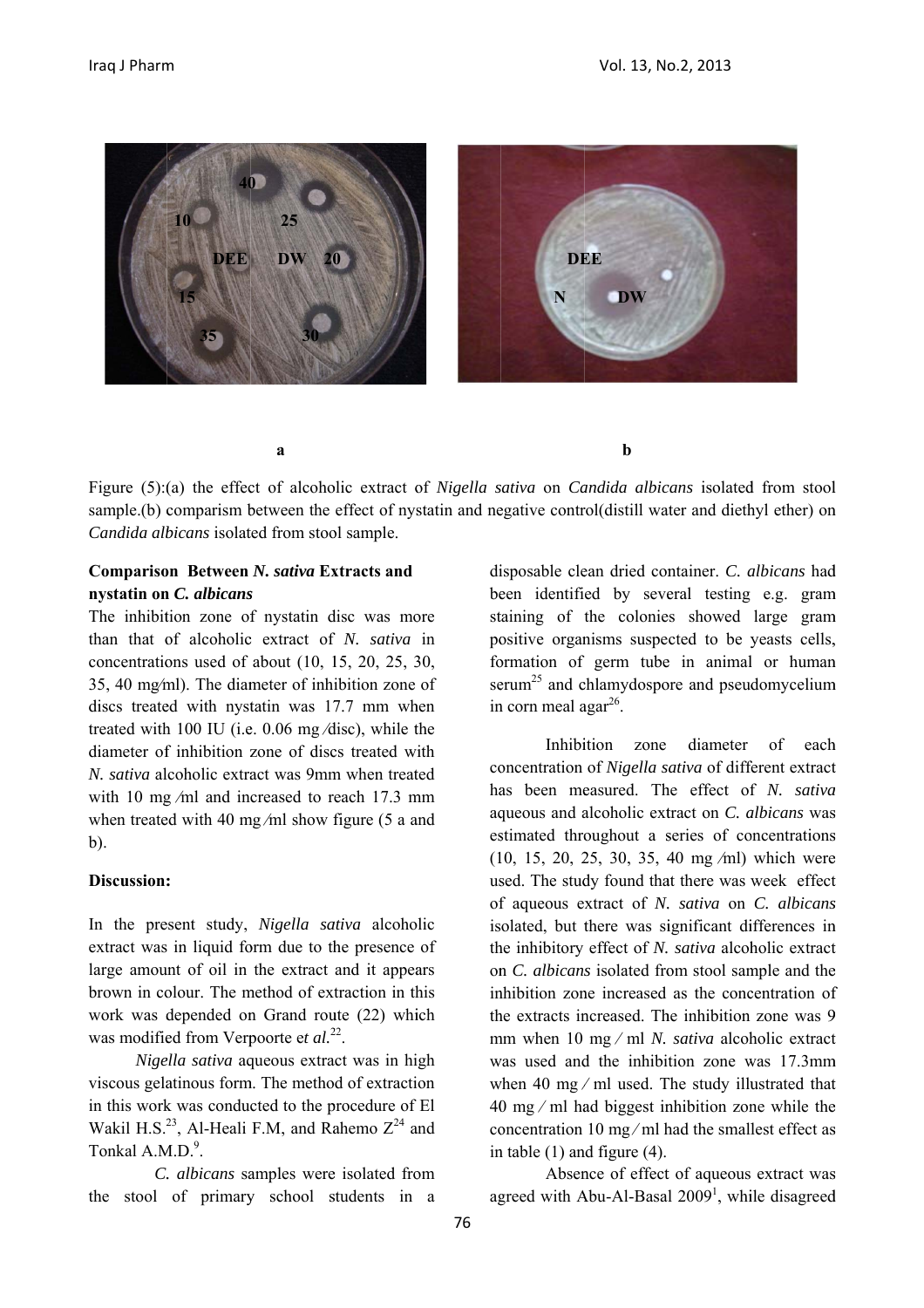with Hanafy and Hatem  $1991^{27}$  and Al-Assaaf  $2008<sup>21</sup>$ . The presence of inhibitory effect of alcoholic extract was agreed with Hanafy and Hatem  $1991^{27}$  and Al-Assaaf  $2008^{21}$ , while disagreed with Abu -Al-Basal  $2009<sup>1</sup>$ .

To comparison between the inhibitory effect of *N. sativa* alcoholic extract and nystatin on *Candida albicans* isolate presented in table (1) and figure (5). The inhibition zone of nystatin disc were more than that of alcoholic extract of *N. sativa* in concentrations used of about (10, 15, 20, 25, 30, 35, 40 mg/ml). The diameter of inhibition zone of discs treated with nystatin was 17.7 mm when treated with 100 IU (i.e. 0.06 mg /disc), while the diameter of inhibition zone of discs treated with *N. sativa* alcoholic extract was 9 mm when treated with 10 mg / ml and increased to reach 17.3 mm when treated with 40 mg ⁄ ml. It had been indicated that the effect of nystatin on *Candida albicans* isolated were higher than that of *Nigella sativa* on concentration 40 mg ⁄ ml. So increasing the concentration may lead to higher effect than that of nystatin. Further study should be performed on this line is needed.

*N. sativa* extracts were proved to have an immunomodulatory effect..as they have a prominent stimulatory effect on CD4 positive Tcells and macrophages causing an immunomodulatory effect both in humans and  $\text{animals}^{28}$ . However, their exact mechanism of action on the individual components of the immune system needs to be deeply investigated. Understanding of such mechanisms will put a great impact on the management of many infectious as well as immunological disorders.

## **References:**

- 1. Abu-Al-Basal MA. In vitro and in vivo antimicrobial effects of *Nigella sativa* linn. seed extracts against clinical isolates from skin wound infections. American Journal of Applied Sciences , 2009;6 (8): 1440-1447.
- 2. Zuridah H, Fairuz ARM, Zakri AHZ, and Rahim MNA. In vitro antimicrobial activity of *Nigella sativa* against *Staphyllococcus aureus, Pseudomonas aeruginosa, Klebsiella pneumonia, Escherichia coli* and *Bacillus ceres*. Asian Journal of Plant Sciences 2008;7(3):331-333.
- 3. Mohammad, M. A., Mohammad, M. M. J., and Dradka, H., Effect of Black Seed

(*Nigella sativa*) on Spermatogenesis and Fertility of Male Albino Rats. Research Journal of Medicinal Sciences, 2009;4(2):386-390.

- 4. Perveen T, Haider S, Kanwal S, and Haleen DG. Repeated administration of *Nigella sativa* decreases 5-HT turnover and produces anxiolytic effects in rats. Pak. J. Pharm. Sci., 2009; (2):139-144.
- 5. Abu-Zinadah, OA. Using *Nigella sativa* oil to treat and heal chemical induced wound of rabbit skin. JKAU. Med. Sci., 2009;21(2): 335-346.
- 6. Hadjzadeh MA. The effects of *Nigella sativa* and rheum ribes on cisplatin induced renal failure in rat. MUMS, Mashhad, Iran,1984.(Mashhad Uni. Of Med. Sci.)
- 7. Gerige SJ, Gerige MKY, Rao M and Raman j. GC-MS analysis of *Nigella sativa* seeds and antimicrobial activity of its volatile oil. Brazilian Archives of Biology and Technology. Intern. J., 2009;52(5):1189- 1192.
- 8. Musa D, Dilsiz N, Gumushan H, Ulakoglu G and Bitiren M. Antitumor activity of an ethanol extract of *Nigella sativa* seeds. Biologia, Bratislava, 2004;59(6):735-740.
- 9. Tonkal AMD. In vitro antitrichomonal effect of *Nigella sativa* aqueous extract and wheat germ agglutinin. JKAU. Med. Sci. 2009;16(2):17-34.
- 10. Odds FC. *Candida* and candidosis. Baillie're Tindall, London 1988:460.
- 11. Atai Z, Atapour M and Mohseni M. Inhibitory effect of ginger extract on *Candida albicans*. American Journal of Applied Sciences, 2009, 6 (6), 1067-1069.
- 12. Scalabrini str., *Candida albicans* FEP for nucleic acid amplification of *Candida albicans* DNA and Fluorescence detection with End Point analysis (FEP). Aladin, Italy. Sacace Biotechnologies Srl. Biotecnology15- 20.
- 13. Riose JL, Recio MC and Villar A. Antimicrobial activity of selected plant employed in the Spanish Mediterranean area. Journal Ethnopharmacology, 1987;21:139- 152.
- 14. Grand A, Woudergem PA, Verpoortes R and Pousset JL. Anti infections phytotherapies of